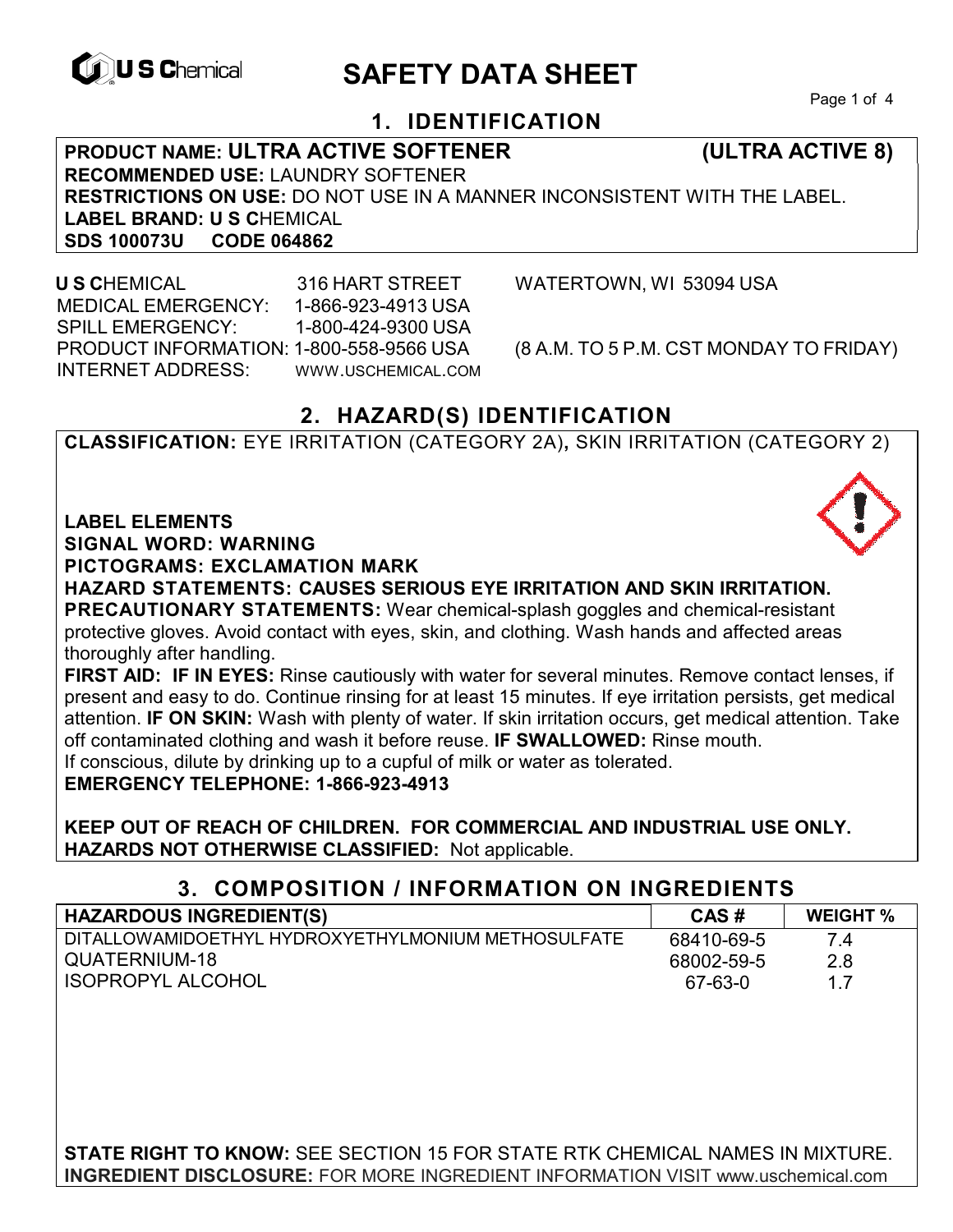### **4. FIRST-AID MEASURES** Page 2 of 4

**IF IN EYES:** RINSE CAUTIOUSLY WITH WATER FOR SEVERAL MINUTES. REMOVE CONTACT LENSES, IF PRESENT AND EASY TO DO. CONTINUE RINSING FOR AT LEAST 15 MINUTES. IF EYE IRRITATION PERSISTS, GET MEDICAL ATTENTION.

**IF ON SKIN:** WASH WITH PLENTY OF WATER. IF SKIN IRRITATION OCCURS, GET MEDICAL ATTENTION. TAKE OFF CONTAMINATED CLOTHING AND WASH IT BEFORE REUSE. **IF SWALLOWED:** RINSE MOUTH. IF CONSCIOUS, DILUTE BY DRINKING UP TO A CUPFUL OF MILK OR WATER AS TOLERATED.

**IF INHALED:** NO SPECIFIC FIRST AID MEASURES ARE REQUIRED. **EMERGENCY TELEPHONE: 1-866-923-4913** 

**MOST IMPORTANT SYMPTOMS / EFFECTS:** CAUSES SERIOUS EYE IRRITATION AND SKIN IRRITATION.

**MEDICAL CONDITIONS AGGRAVATED:** NONE KNOWN. **NOTE TO PHYSICIAN:** CALL 1-866-923-4913 FOR EXPOSURE MANAGEMENT ASSISTANCE.

### **5. FIRE-FIGHTING MEASURES**

**CHEMICAL HAZARDS:** EYE AND SKIN IRRITATION. NON-FLAMMABLE. **COMBUSTION PRODUCT HAZARDS:** OXIDES OF CARBON AND OTHER FUMES. **METHODS:** SELECT EXTINGUISHER AND METHODS BASED ON FIRE SIZE AND TYPE. **EQUIPMENT:** WEAR SCBA AND FULL PROTECTIVE GEAR AS CONDITIONS WARRANT. **NFPA RATING:** HEALTH-2/FLAMMABILITY-0/ INSTABILITY-0/SPECIAL HAZARD-N.AP. **SUITABLE EXTINGUISHERS:** WATER, DRY CHEMICAL, CO2 OR FOAM SUITABLE FOR FIRE. **UNSUITABLE EXTINGUISHERS:** NO RESTRICTIONS BASED ON CHEMICAL HAZARDS.

## **6. ACCIDENTAL RELEASE MEASURES**

**PERSONAL PRECAUTIONS:** EVACUATE UNPROTECTED PERSONNEL FROM AREA. WEAR PERSONAL PROTECTION. RUBBER BOOTS RECOMMENDED. SEE SECTION 8. VENTILATE AREA IF NEEDED. BE CAREFUL NOT TO SLIP. WASH THOROUGHLY AFTER CLEAN-UP. **ENVIRONMENTAL PRECAUTIONS:** PREVENT SPILL FROM ENTERING DRAIN, STORM SEWER OR SURFACE WATERWAY. PREVENT WATER AND SOIL CONTAMINATION. **CLEAN-UP METHODS:** SMALL SPILLS MAY BE WIPED UP AND RINSED WITH WATER. FOR LARGER SPILLS, DIKE TO CONTAIN. PUMP TO LABELED CONTAINER OR ABSORB SPILLAGE AND SCOOP UP WITH INERT ABSORBENT MATERIAL. AFTER SPILL COLLECTION, RINSE AREA WITH WATER AND FOLLOW WITH NORMAL CLEAN-UP PROCEDURES.

### **7. HANDLING AND STORAGE**

**HANDLING:** FOLLOW ALL LABEL DIRECTIONS. INSTRUCT PERSONNEL ABOUT PROPER USE, HAZARDS, PRECAUTIONS, AND FIRST AID MEASURES. AVOID CONTACT WITH EYES, SKIN AND CLOTHING. TAKE OFF CONTAMINATED CLOTHING AND WASH IT BEFORE REUSE. DO NOT TASTE OR SWALLOW. PRODUCT RESIDUE MAY REMAIN ON OR IN EMPTY CONTAINERS. HANDLE CAREFULLY TO AVOID DAMAGING CONTAINER. **STORAGE:** KEEP CONTAINER CLOSED WHEN NOT IN USE. STORAGE AT AMBIENT TEMPERATURES IN A DRY AREA OUT OF DIRECT SUNLIGHT. PROTECT FROM FREEZING. ROTATE STOCK REGULARLY. KEEP AWAY FROM FOOD AND DRINK. KEEP OUT OF REACH OF CHILDREN.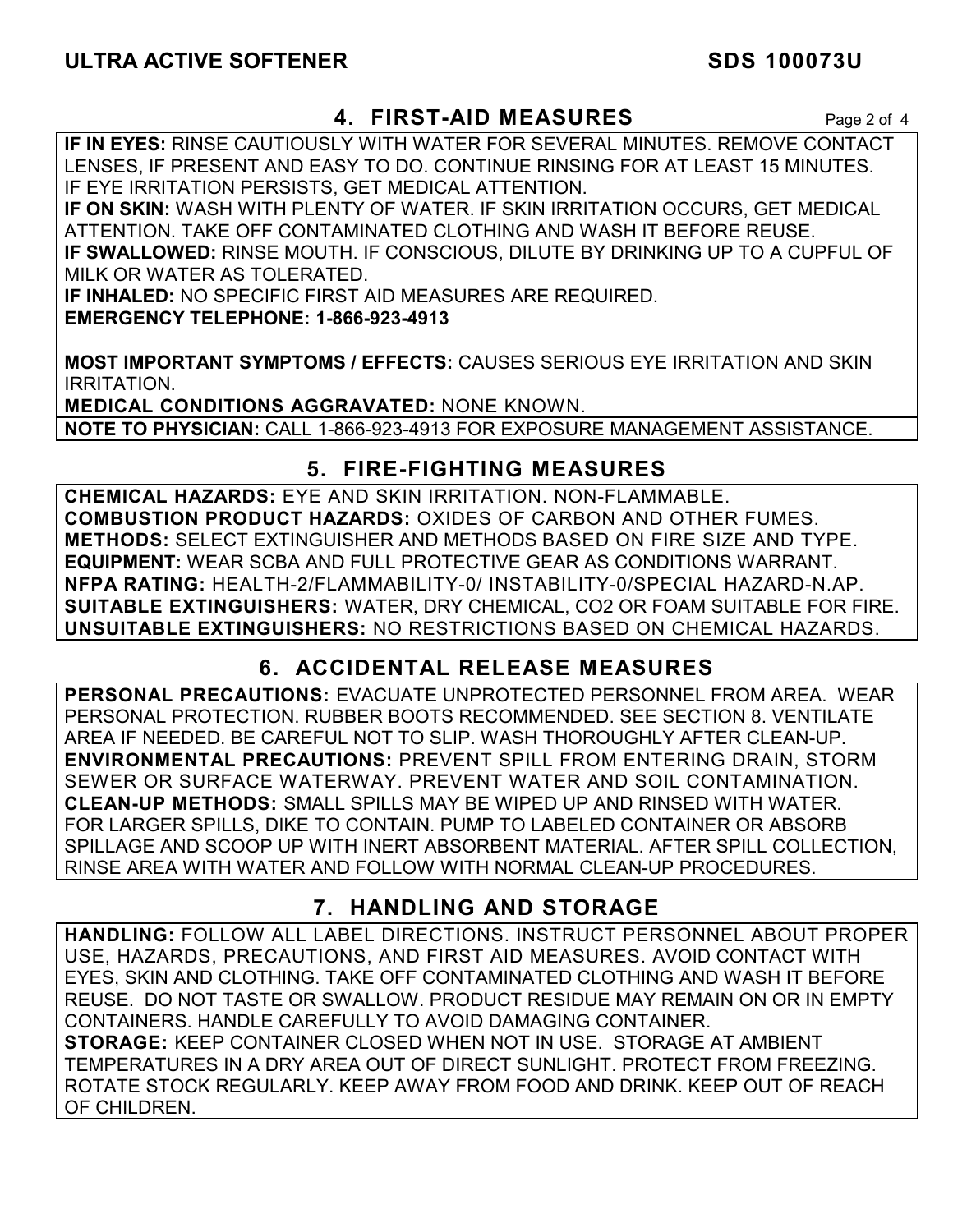### **ULTRA ACTIVE SOFTENER SOMETHER SDS 100073U 8. EXPOSURE CONTROLS / PERSONAL PROTECTION** Page 3 of 4 **EXPOSURE LIMITS:** DITALLOWAMIDOETHYL HYDROXYETHYLMONIUM METHOSULFATE = NONE QUATERNIUM-18 = NONE ISOPROPYL ALCOHOL = 200 PPM TWA, 400 PPM STEL (ACGIH), 400 PPM TWA (OSHA) **ENGINEERING CONTROLS:** GENERAL ROOM VENTILATION IS TYPICALLY ADEQUATE. **PERSONAL PROTECTION EYES:** CHEMICAL-SPLASH SAFETY GOGGLES. **HANDS:** CHEMICAL-RESISTANT PROTECTIVE GLOVES (NITRILE, NEOPRENE OR RUBBER). **RESPIRATORY:** PROTECTIVE EQUIPMENT NOT REQUIRED WITH NORMAL USE. **FEET:** PROTECTIVE EQUIPMENT NOT REQUIRED WITH NORMAL USE. **BODY:** PROTECTIVE EQUIPMENT NOT REQUIRED WITH NORMAL USE. **HYGIENE MEASURES:** HANDLE IN ACCORDANCE WITH GOOD INDUSTRIAL HYGIENE AND SAFETY PRACTICE. TAKE OFF CONTAMINATED CLOTHING AND WASH IT BEFORE RE-USE. WASH HANDS AND AFFECTED AREAS THOROUGHLY AFTER HANDLING. **9. PHYSICAL AND CHEMICAL PROPERTIES APPEARANCE:** OPAQUE WHITE LIQUID **ODOR:** FLORAL **pH CONCENTRATE:** 5.5 **pH READY-TO-USE:** N.AP. **pH @ USE DILUTION:** N.AV. **PHYSICAL STATE:** LIQUID **RELATIVE DENSITY (WATER):** 0.995 **SOLUBILITY (WATER):** COMPLETE **VAPOR PRESSURE:** N.AV. **AUTO-IGNITION TEMPERATURE:** N.AV. **DECOMPOSITION TEMPERATURE:** N.AV. **EXPLOSIVE LIMITS (LEL/UEL):** NONE **EVAPORATION RATE:** N.AV. **FLAMMABILITY (SOLID, GAS):** N.AP. **FLASH POINT:** NONE **INITIAL BOILING POINT/RANGE:** N.AV. **MELTING POINT/FREEZING POINT:** N.AV. **ODOR THRESHOLD:** N.AV.

**PARTITION COEFF. (N-OCTANOL/WATER):** N.AV. **OTHER:** N.AV.

### **10. STABILITY AND REACTIVITY**

**REACTIVITY:** NO HAZARD.

**VAPOR DENSITY:** N. AV. **VISCOSITY:** VISCOUS

**CHEMICAL STABILITY:** STABLE.

**POSSIBILITY OF HAZARDOUS REACTIONS:** NONE KNOWN. WILL NOT POLYMERIZE. **CONDITIONS TO AVOID:** TEMPERATURES BELOW 35°F (1.6°C) OR ABOVE 120°F (49°C). **MATERIALS TO AVOID:** DIRECT MIXING WITH OTHER CHEMICALS. MIX ONLY WITH WATER. **HAZARDOUS DECOMPOSITION PRODUCTS:** NONE UNDER NORMAL CONDITIONS.

## **11. TOXICOLOGICAL INFORMATION**

**ROUTES OF EXPOSURE:** EYES, SKIN, INGESTION, INHALATION. **INFORMATION ON ROUTES OF EXPOSURE:** NO LC50/LD50 TEST DATA ON MIXTURE. **ACUTE EFFECTS /SYMPTOMS** 

 **EYES:** CAUSES SERIOUS EYE IRRITATION. MAY CAUSE PAIN, REDNESS AND WATERING. **SKIN:** CAUSES SKIN IRRITATION. MAY CAUSE DISCOMFORT, DRYING AND REDNESS. **INGESTION:** MAY CAUSE IRRITATION, NAUSEA, VOMITING AND DIARRHEA. **INHALATION:** NONE KNOWN.

**CHRONIC / OTHER EFFECTS:** NO REPORTABLE GERM CELL MUTAGENS, SKIN SENSITIZERS, RESPIRATORY SENSITIZERS, REPRODUCTIVE TOXINS OR ASPIRATION HAZARDS. **SPECIFIC TARGET ORGANS (SINGLE/REPEATED):** NONE KNOWN.

**NUMERICAL MEASURES OF TOXICITY:** ATEmix (ORAL-RAT) = ABOVE 2000 MG / KG **CARCINOGENS:** NO REPORTABLE ACGIH, IARC, NTP, OR OSHA CARCINOGENS.